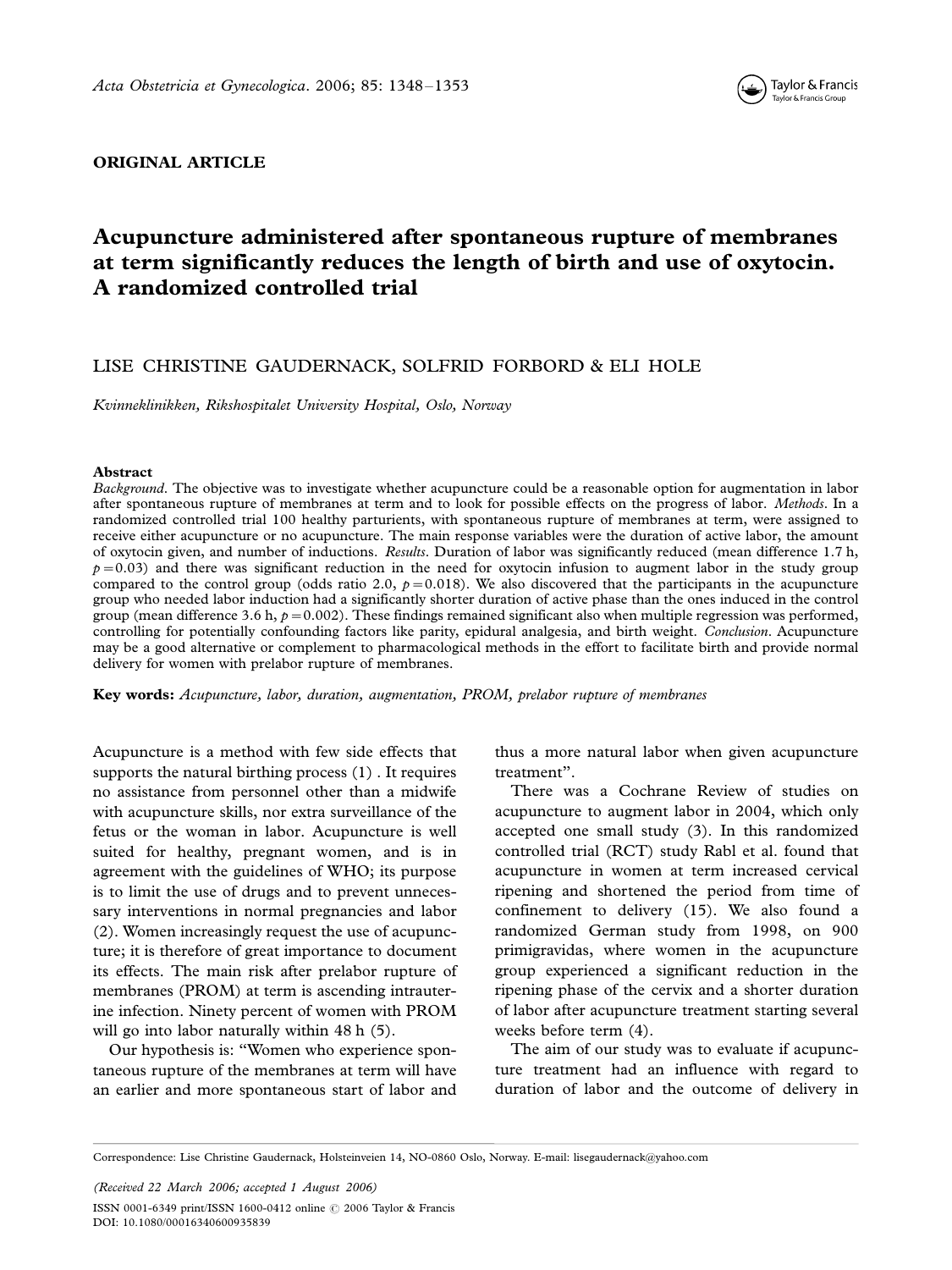relation to conventional induction in women with PROM at term.

## Material and methods

From April 1, 2003 to February 1, 2005, 100 protocol-eligible women with PROM agreed to take part in this study: 48 in the acupuncture group and 52 in the control group.

Routine care at our hospital is induction of labor approximately 24 h after PROM. All participants in our study were in the category to receive this routine treatment. When they arrived at the hospital to confirm that their waters had broken and to have a CTG, they were invited to participate in the study. Inclusion criteria were an uneventful pregnancy, a single, cephalic presentation at term and confirmed PROM. PROM was confirmed either by a midwife or an obstetrician by visual determination of amniotic fluid or by a PROM test, i.e. prelabor rupture of membranes test: vaginally performed test to detect amniotic fluid. An information interview took place and all signed a written informed consent in which they agreed not to have any acupuncture treatment, except the one they might receive as part of the study. When labor started all women were free to have acupuncture for pain relief. The midwife also determined whether labor had started. Women with contractions occurring at least every 10 min, lasting more than 30 s were excluded. The randomization list was computer generated in SPSS and participants were allocated to the acupuncture or control groups by the midwife who opened a closed, not transparent envelope, which was kept in the labor ward.

The research protocol of this study was accepted by the regional ethics committee.

Six women were subsequently excluded because they had a cesarean delivery: four in the acupuncture group, and two in the control group. They were excluded because they did not deliver vaginally and the cesarean was performed for different reasons; we therefore found these labors impossible to compare with the others. Indications for cesarean were, in the control group, one woman delivered at 8 cm because of failure to progress, the other received a cesarean on maternal request before onset of labor because she refused an induction. In the acupuncture group there was one cesarean performed because of maternal infection, before onset of contractions, and the others were performed at fully dilated cervix: two because of fetal malposition, one because of a pelvic malformation, and one previous cesarean. In each of the groups one woman was excluded because of intact membranes.

One participant in the control group was excluded because she by mistake received an acupuncture treatment before labor had started. After exclusion, 43 women remained in the study group and 48 in the control group.

For the acupuncture treatment we used thin, sterile, stainless steel needles. All women in the study group received the same three points, which are believed to be important for women with PROM. These are called ST36, LR3, and CV4. ST36 was given to increase energy. LR3 was guided towards KI1 in order to soften the cervix, while CV4 was guided towards CV3 to open the meridian called conception vessel. In addition we used pulse and tongue diagnosis and the principles of traditional Chinese medicine to give each woman individual treatment. All together we used nine different points (Figure 1). The treatment lasted for approximately 20 min. After this treatment the women left the hospital to await spontaneous onset of labor. If this did not occur in approximately 24 h after PROM the women came back to hospital for induction of labor. The conventional treatment is induction either by oxytocin infusion or vaginal prostaglandins in accordance to Bishop's score. Bishop's score is a method to evaluate the maturity of the cervix on a scale from 0 to 10 points, if at more than 5 points we usually start an infusion of oxytocin, and at less we use prostaglandins to obtain a more favorable cervix. After 24 h we tested for signs of infection using serial C-reactive protein levels and leukocyte counts, maternal temperature, and pulse. For those women who had more than 3 cm dilatation on admission, the time for start of established contractions as registered in the women's journals was used for calculating the length of labor. Onset of active phase of labor was defined as: cervix dilated 3 cm and at least 2 contractions per 10 min.

#### **Statistics**

In addition to standard descriptive statistical analyses, several tests of significance were performed and confidence intervals calculated. For categorical variables, chi-square tests were used. In the continuous case, the Student's  $t$  distribution was used to calculate p-values and confidence intervals if the assumptions underlying these methods were appropriate. For non-normal data, the Mann-Whitney U-test was implemented. Kaplan-Meier plots were also made and p-values calculated based on the log-rank test. Bivariate correlations were assessed using Pearson or Spearman correlation, the latter when the assumption of normality did not apply. We used multiple regression as a control method for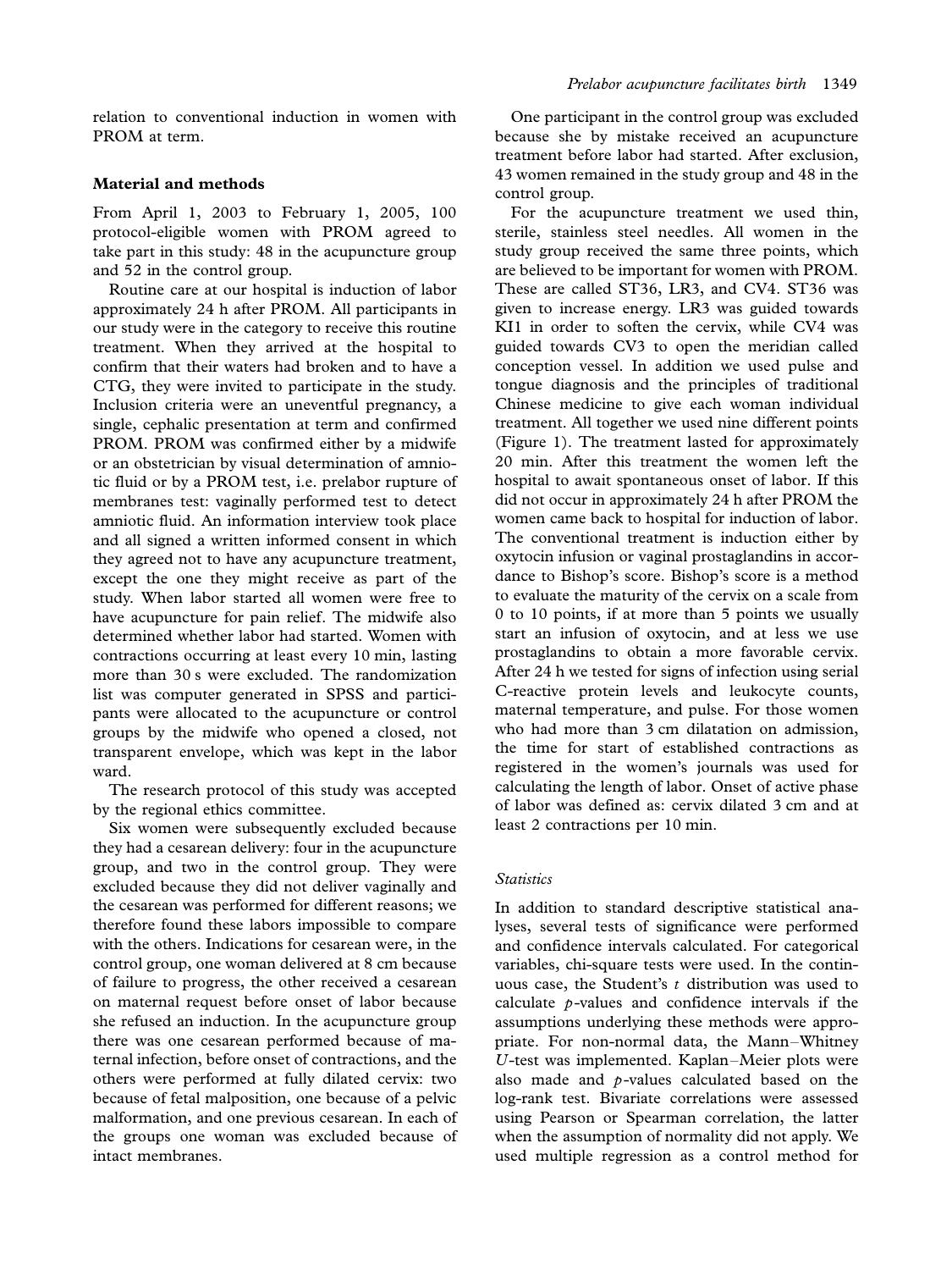

Figure 1. The points used in acupuncture.

potentially confounding variables like parity, epidural analgesia, and birth weight.

#### Results

Acupuncture shortened the time from PROM to delivery. On average the interval from PROM to delivery in the acupuncture group was 32.7 h compared with 29.1 h in the acupuncture group, but the result was not significant and therefore did not confirm our hypothesis.

Women who received acupuncture during the first 24 h after PROM had a significantly shorter duration of labor. The acupuncture was given between 1.7 and 21.8 h after PROM. On average the acupuncture group had an active phase lasting 4 h and 28 min, in contrast to the control group who had an active phase lasting 6 h and 5 min ( $p=0.027$ , mean difference 1.7, 95% confidence interval 0.2- 3.1). Figure 2 shows the duration of active phase as a Kaplan–Meier plot. The  $p$ -value based on the logrank test was slightly lower, 0.025, for this analysis compared to the previous. There were 27 nulliparous women in the control group and 25 in the



Figure 2. The Kaplan-Meier plot compares duration of active phase in acupuncture and control group (indicated in figure).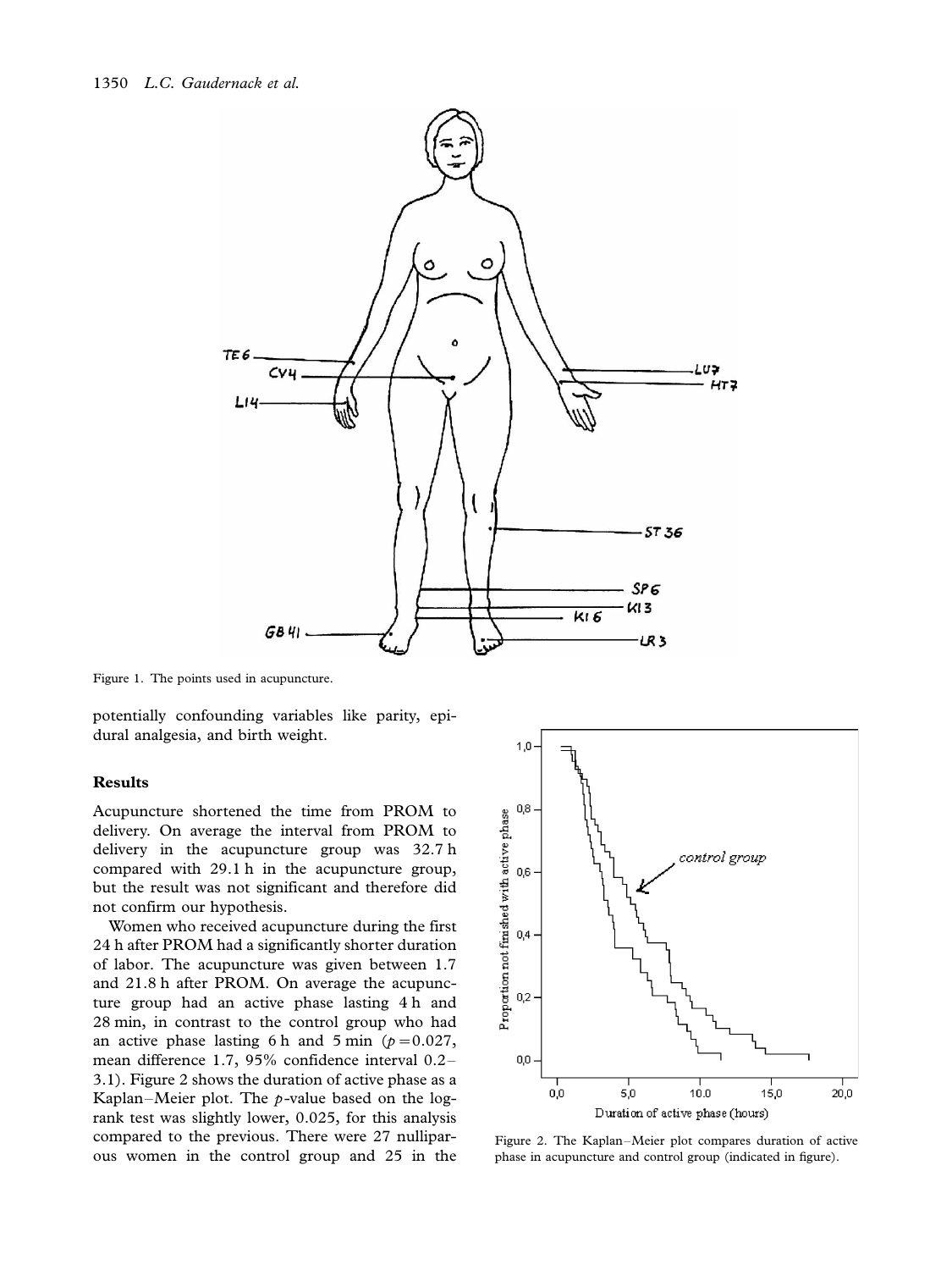Table I. Some summary statistic of the acupuncture and control groups.

| Variable                             | Acupuncture $(n=43)$ | Control $(n=48)$ | $p$ -value | Effect measure       |
|--------------------------------------|----------------------|------------------|------------|----------------------|
| Nulliparous                          | 25                   | 27               |            |                      |
| Duration of active phase (h)         | 4.4                  | 6.1              | 0.027      | diff $1.7(0.2, 3.1)$ |
| Oxytocin $>2$ h $(n)$                | 9                    | 21               |            |                      |
| Oxytocin $\langle 2 \, h(n) \rangle$ | 16                   | 10               | 0.018      | OR 2.0 $(1.1, 3.8)$  |
| Instrumental deliveries $(n)$        | 6                    | 13               | 0.16       | OR 1.6 (0.8, 3.4)    |
| Time from SROM to birth (h)          | 29                   | 32.7             |            |                      |
| Inductions $(n)$                     | 15                   | 19               |            |                      |
| 5 min Apgar score $\leq$ 7           | 0                    | $\mathbf 0$      |            |                      |
| Epidural                             | 13                   | 15               |            |                      |
| Maternal infection                   | $\Omega$             |                  |            |                      |
| Fetal infection                      | 0                    | $\Omega$         |            |                      |
| Bleeding (average ml)                | 355                  | 375              |            |                      |
| Vaginal tears                        | 9                    | 10               |            |                      |
| Perineal tears (degree $1-2$ )       | 26                   | 22               |            |                      |
| Mean birth weight                    | 3,427                | 3,549            |            |                      |

acupuncture group. The use of epidural analgesia was similar in both groups: 30.1% in the acupuncture group and 31.3% in the control group. To check for potential confounding effects of parity, epidural analgesia, and birth weight, we performed multiple linear regression with active phase as dependent variable. Parity and epidural analgesia turned out to be significant prognostic factors for duration, as could be expected. Birth weight was not significantly different in the groups. The  $p$ -value corresponding to group difference was reduced from 0.027 to 0.008 for this analysis.

The use of acupuncture leads to a significant reduction in the need of oxytocin infusion to augment labor as 21 women in the control group required oxytocin for more than 2 h compared with only 9 women in the acupuncture group ( $p=0.018$ ; OR = 2.0, 95% CI  $1.1 - 3.8$ , see Table I). This finding remained significant ( $p=0.016$ ) in a multiple logistic regression where we controlled for the same potentially confounding variables as we did in the linear regression. Epidural analgesia was significant as anticipated, whereas parity and birth weight were not significant.

Twenty women in the control group and 15 from the acupuncture group needed conventional induction of labor with prostaglandins, oxytocin, and/or amniotomy. Prostaglandins were used for induction in 7 cases (16.3%) in the acupuncture group and 11 cases (22.9%) in the control group; this difference was not significant. Labor was induced by an oxytocin infusion in 8 cases (18.6%) in the acupuncture group and in 9 cases (18.8%) in the control group. Three women in each group had an amniotomy performed because membranes remain intact in front of the fetus head despite the fact amniotic fluid was leaking. High rupture (hindwater) (5) of the

membranes required amniotomy. Excluding these women led to essentially the same results.

Those in the acupuncture group who had an induction got through the active phase of birth in half the time compared to those who were induced in the control group. The difference was significant: 3.46 versus 7.06 h ( $p = 0.002$ , 95% CI for difference: 1.4-5.8). The duration of active phase is illustrated in the Kaplan-Meier plot of Figure 3. The p-value based on the corresponding log-rank test is also 0.002. It seems that the women who had received an acupuncture treatment benefited from this even



Figure 3. The Kaplan-Meier plot shows duration of active phase for induced births in the two groups. The indicated line corresponds to the longer durations in the control group.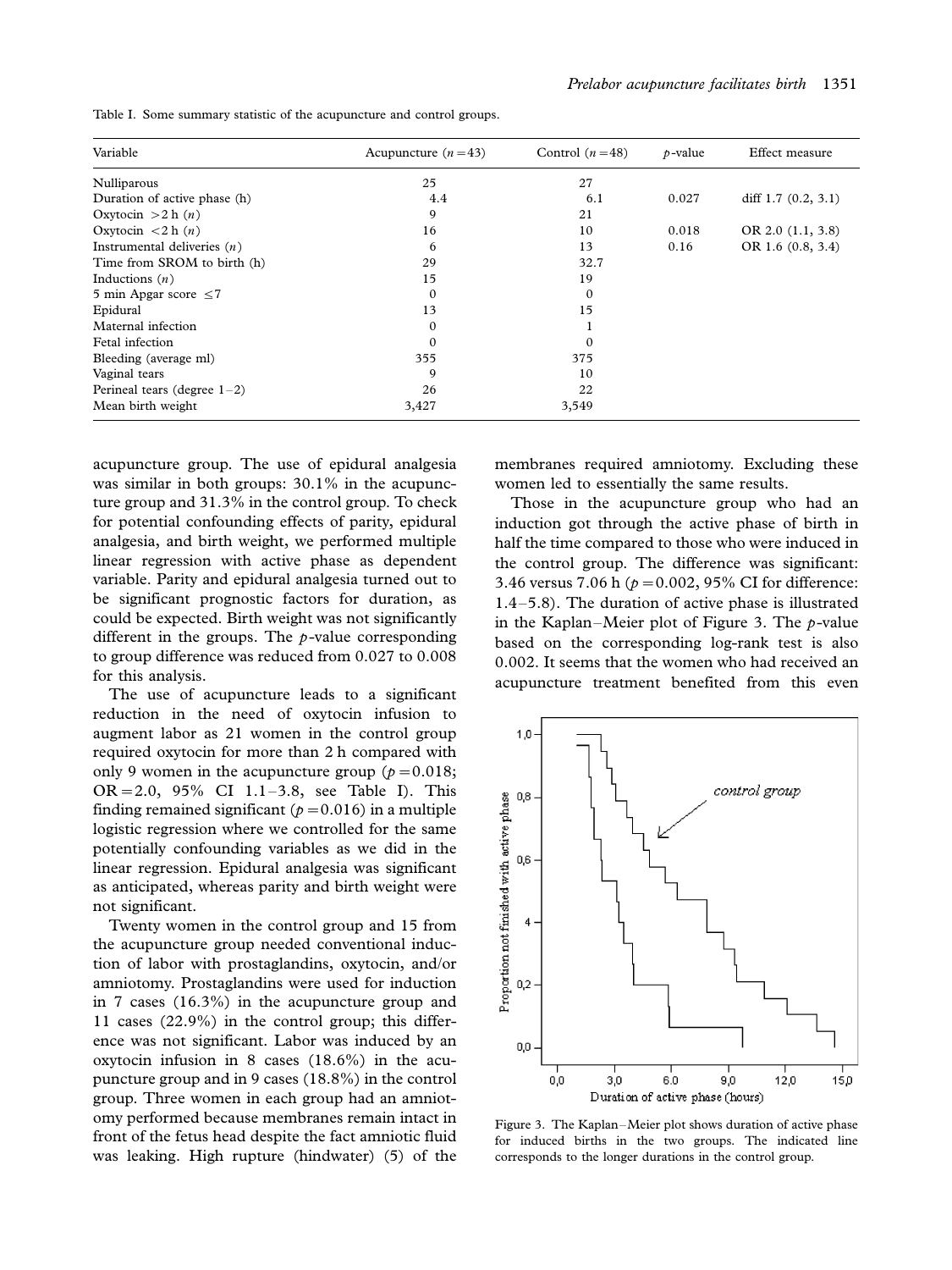when they belonged to the group who needed induction.

Our study showed that 13 women in the control group had instrumental deliveries, in contrast to 6 women in the acupuncture group. However, this difference was not significant. In the acupuncture group 5 women had instrumental delivery for failure to progress and one for threatening birth asphyxia. In the control group the reasons were failure to progress in 7 cases and threatening birth asphyxia in 6 cases.

No adverse effects of acupuncture were found in relation to delivery outcome (Table I).

## Discussion

The main finding of this study is that acupuncture treatment resulted in a significantly shorter active phase of labor ( $p$ -value 0.027). The multiple regression analyses show that epidural analgesia, birth weight, and parity cannot reasonably explain this difference. Three randomized trials (6-8) and a Cochrane review (17) have shown that epidural analgesia prolonged the duration of labor. In response to this effect more administration of epidural in the control group could have explained the longer duration of the active phase, and if we had more nulliparas in the control group we could have seen the same effect, because nulliparas usually have longer labors (9).

The other main findings in our study were that women in the acupuncture group needed significantly less oxytocin to stimulate contractions during labor ( $p=0.018$ ), and that the induced women in the study group got through the active phase of labor in half the time compared to those who were induced in the control group.

Other researchers on acupuncture have proposed explanations as to why acupuncture has beneficial effects on the laboring process. Römer et al.  $(a RTC)$ (4), Zeisler et al. (not a RTC) (13), and Rabl et al. (RTC) (15) show that prelabor acupuncture leads to a considerably improved ripening of the cervix. The first paper describes a significant increase in the Bishop score, while the second finds a significant increase in the serum level of prostaglandin E2 in the acupuncture group. Rabl et al. found a significant shortening of the cervix in the acupuncture group. Römer et al. (4) and Zeisler et al. (14) show a significant shortening of the active phase of labor in the acupuncture group. Rabl et al. (15) find a significant shortening of the time from expected date of confinement to delivery in the acupuncture group, but no difference in the active phase of labor. This is a small study, with 25 in the acupuncture

group and 20 in the control group, while Romer et al. had a larger study with 900 participants.

Tempfer et al. (16) performed a matched pair study to see if a weekly acupuncture treatment from week 35 to week 39 would increase maternal serum levels of interleukin-8, prostaglandin F2 $\alpha$ , and  $\beta$ endorphin, which are seen as important contributors in cervix ripening. They did not find a rise in these substances in the study group, however they found that women in the acupuncture group had a significantly shorter first stage of labor. They conclude that the acupuncture treatment might increase uterine contractility either by parasympathetic stimulation of the uterus or by central oxytocin release. This is in accordance with our second main finding that acupuncture significantly reduces the need of oxytocin infusion to augment labor. A possible explanation is that with acupuncture in order to ripen cervix, we obtain more favorable contraction co-ordination. This has also been seen in animal tests (4). The mechanism of cervical ripening is far from understood; an increased concentration of hyaluronic acid and content of water in cervix, which leads to a softening and change of consistency in the period before contractions begin is a possible explanation (4). Acupuncture supports the natural process of giving birth. No adverse effects such as abnormal contractions or infections were recorded (Table I). Severe uterine contractions, which have caused cervical rupture and abnormal CTG, are described after administration of oxytocin or prostaglandins (5,12). Pharmacological induction/ augmentation must take place in hospital and requires surveillance of the mother and fetus (10). A RCT shows that continuous surveillance of the fetal heart during labor leads to unnecessary interventions (11). Other randomized trials have already shown that acupuncture results in a significant reduction of labor pain (12) and WHO mentions acupuncture as a nonpharmacological method to use during labor (2).

## Conclusion

We suggest acupuncture to be a good alternative or complement to pharmacological methods as a part of the treatment of women with PROM. Ideally, acupuncture treatment should be offered to all women with PROM, and other pregnant women who wish to use this method, in order to facilitate their birth and keep it normal. Further trials with a larger number of patients are required to study effects on labor. The labor experience as well as duration of labor should be scrutinized in these trials.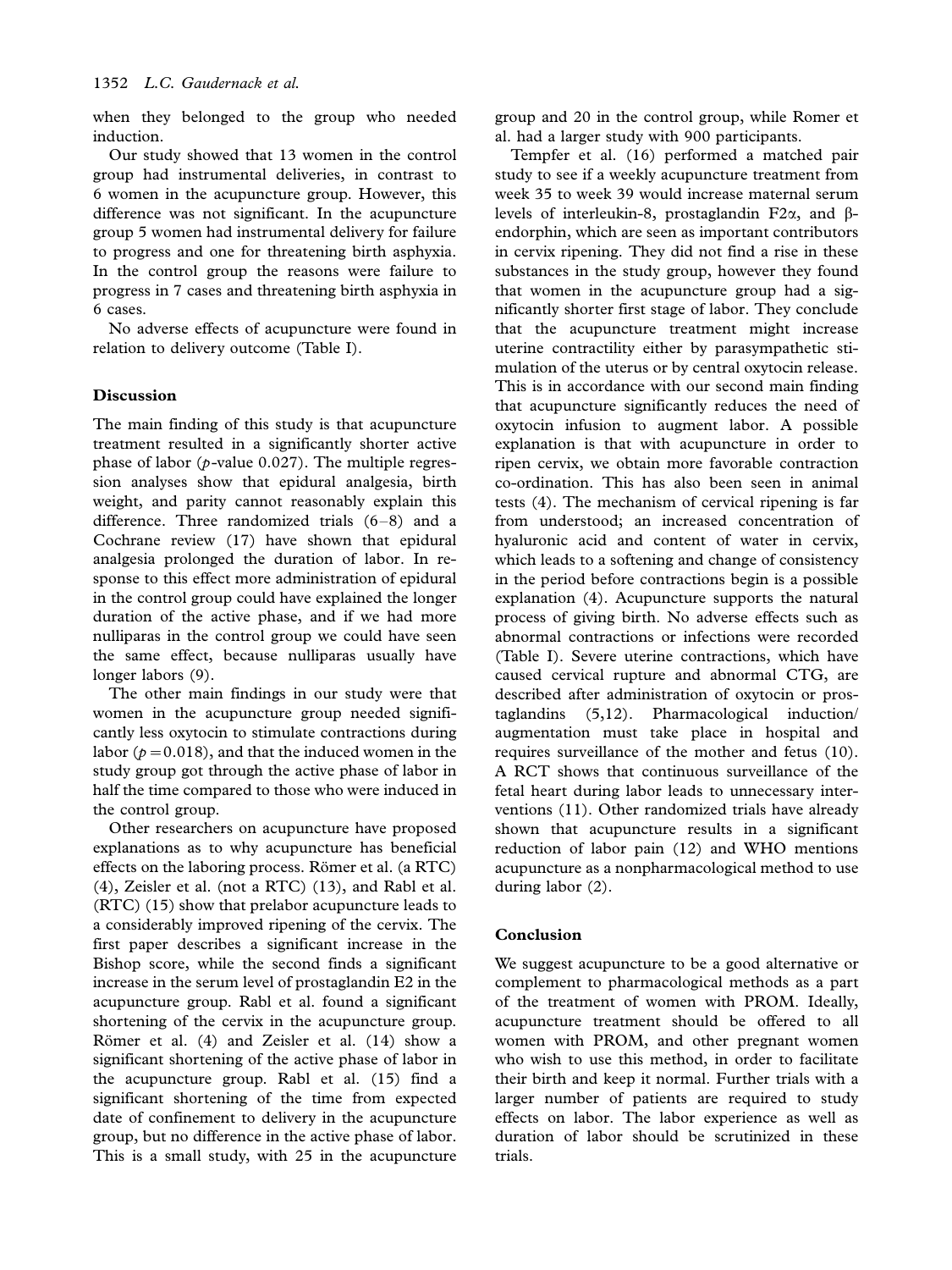## Acknowledgements

We wish to thank our adviser Dr. scient Thore Egeland for valuable guidance. The midwives at the delivery ward are thanked for their support and great effort in including pregnant women in this trial, and giving the participants in the study group acupuncture.

#### References

- 1. Carlsson C, Anckers L. Akupunktur och TENS innom obsetriken. Studentlitteratur, Lund, 1997: 11.
- 2. WHO. Care in Normal Birth. A Practical Guide. Geneva: WHO; 1996.
- 3. Smith CA, Crowther CA. Acupuncture for induction of labor. The Cochrane database of systematic reviews 2004, Issue 1. Art. No.: CD002962.pub2. DOI: 10.1002/14651858. CD002962.pub2.
- 4. Römer A, Weigel M, Zieger W, Melchert F. Veränderungen der Cervixreife und Geburtsdauer nach geburtsvorbereitender Akupunkturtherapie. [Influence of cervical maturing and duration of labor after prelabor acupuncture]. In: Römer A (Hrsg) Akupunkturtherapie in der Geburtshilfe und Frauenheilkunde. Stuttgart: Hippokrates.
- 5. Enkin M, Keirse MJNC, Neilson J, Crowther C, Duley L, Hodnett E et al. Prelabor rupture of membranes. In: Keirse MJ, Enkin M, Crowther C, Nelison J, Hodnett E, Hofmeyr J et al (eds) A Guide to Effective Care in Pregnancy and Childbirth, third edition. New York: Oxford University Press, 2000: 205.
- 6. Sharma SK, Sidawi JE, Ramin SM, Lucas MJ, Leveno KJ, Cunningham FG. Cesarean delivery. A randomized trial of epidural versus patient controlled meperidine analgesia during labor. Anesthesiology. 1997;87:472-6.
- 7. Thorp JA, Parisi WM, Boylan PC, Johnston DA. The effect of continuous epidural analgesia on cesarean section for dystocia in nulliparous women. Am J Obstet Gynecol. 1989;161:670-5.
- 8. Ramin SM, Gambling DR, Lucas MJ, Sharma SK, Sidawi JE, Leveno KJ. A randomized study of combined spinal-epidural analgesia versus intravenous meperidine during labor: impact on cesarean delivery rate. Anesthesiology. 1998;89:1336-44.
- 9. Bennett R, Brown LK (eds) Myles Textbook for Midwives. New York: Churchill, Livingstone, 1989: Chapt. 11.
- 10. Vennerød, Legemiddelhåndboken. Pharma Marketing (Norway) 2004, L 15, 1097.
- 11. Mires G, Williams F, Howie P. Randomized controlled trial of cardiotocography versus Doppler auscultation of fetal heart at admission in labor in low risk obstetric population. BMJ. 2001;322:1457-60.
- 12. Skildnan E, Fossen D, Heiberg E. Acupuncture in the management of labor. Acta Obstet Gynecol Scand. 2002;81: 943-8.
- 13. Zeisler H, Rabl M, Joura EA, Husselein P. Association of prenatal acupuncture and prostaglandin E2 serum levels during first stage of labor. Geburtshilfe Frauenheilkd. 2000; 12:638-40.
- 14. Zeisler H, Tempfer C, Mayerhofer KM, Husselein P. Influence of acupuncture on duration of labor. Gynecol Obstet Invest. 1998;46(1):22-5.
- 15. Rabl M, Ahner R, Bitschnanu M, Zeisler H, Husselein P. Acupuncture for cervical ripening and induction of labor at term-a randomized controlled trial. Wien Klin Wochenschr. 2001;113(23-24):942-6.
- 16. Tempfer C, Zeisler H, Hefler L, Husselein P, Kainz C. Influence of acupuncture on maternal serum levels of interleukin-8, prostaglandin F2alpha and beta-endorphin: a matched pair study. Obstet Gynecol. 1998;92:245-8.
- 17. Howel CJ. Epidural versus non epidural analgesia for pain relief in labor (Cochrane review) in The Cochrane Library, issue 3, 2004.